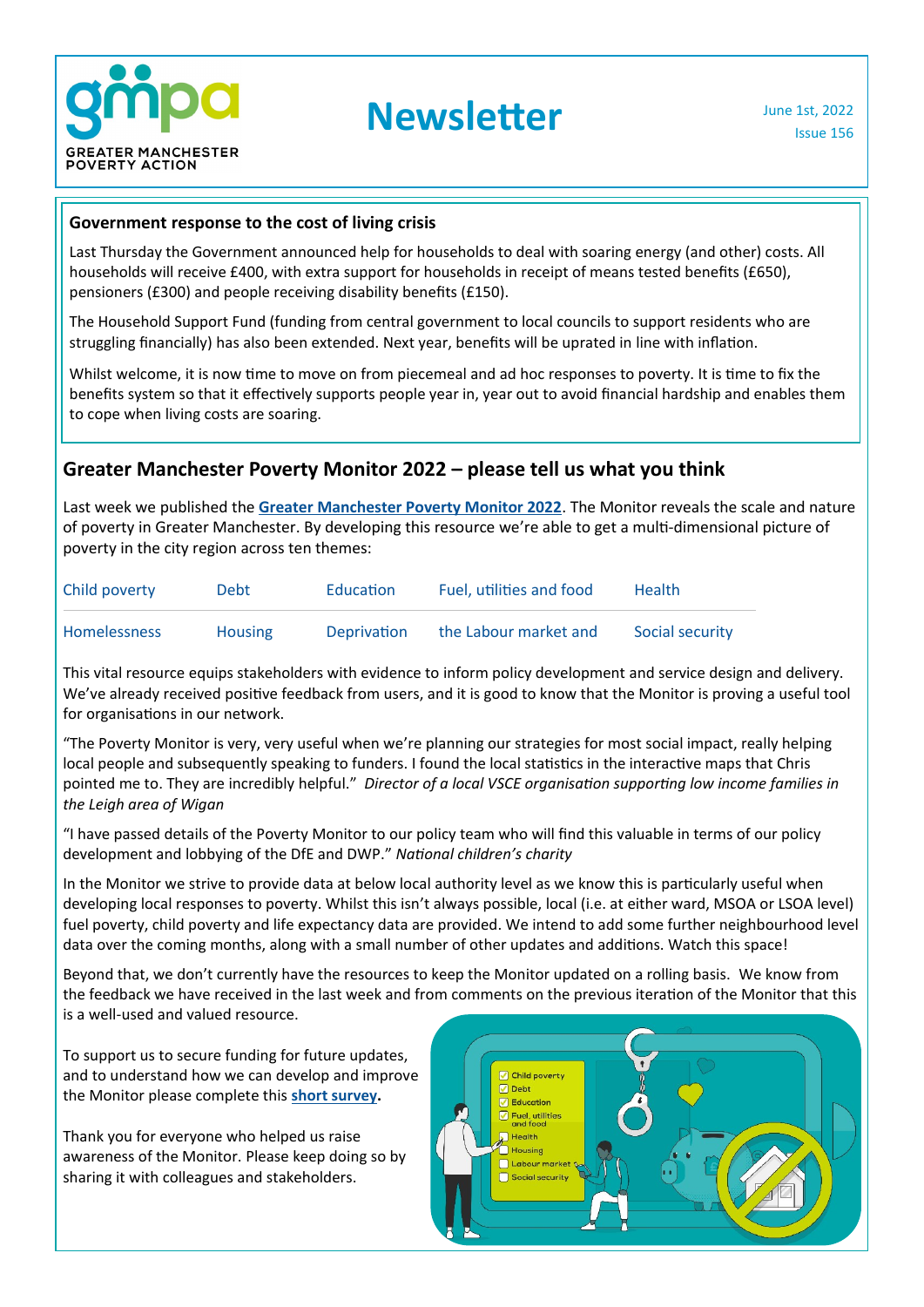## **VACANCY: Finance, Administration and Operations Manager**

Community Led Action and Savings Support (CLASS) and GMPA are jointly recruiting a Finance, Administration and Operations Manager. This is an interesting and varied role with the opportunity to contribute to two innovative and growing organisations.

CLASS is a community development agency that works in alliance with Community Savers – a network of majority women-led and neighbourhood-based community groups – to reduce poverty and inequality.

You will have a significant impact on the growth and development of both organisations by ensuring they have the financial and operational systems in place to remain agile and effective.

You will work closely with the senior staff and leadership teams at both organisations to plan, manage and monitor annual and project budgets, prepare management accounts and manage our day-to-day administration and operations including policy review and implementation.

Closing date Friday June 10th, 2022. For more information and how to apply please visit our **[website](https://www.gmpovertyaction.org/jobs/)**

#### **Greater Manchester Pension Top Up campaign 2022**

By [Greater Manchester Ageing Hub](https://www.greatermanchester-ca.gov.uk/what-we-do/equalities/ageing-hub)

People in Greater Manchester are being urged to check if they are eligible for pension top up payments after figures revealed approximately 36,000 qualifying households are missing out on around £70m in unclaimed Pension Credit.

Greater Manchester Housing Providers, a partnership of 24 social housing providers, and Greater Manchester Combined Authority, through its Ageing Hub, have launched an awareness raising campaign to encourage



older people to take up pension age benefits. The Pension Top Up campaign is being is being rolled out across the city region and is supported by Independent Age, Age UK, and Citizens Advice.

Andy Burnham, Mayor of Greater Manchester, said: "With so much pressure on household finances, it's vital that older people are getting all the money they are entitled to. A third of those eligible for pension credit in Greater Manchester aren't claiming, with many missing out on income from attendance allowance and housing benefit too. If you own your own home or have a private pension you could still be eligible, so please take a moment now and check – for yourself or your loved ones. It's going to be another tough winter, and getting this top-up could make all the difference."

The main reason older people don't claim is that they don't think they are eligible. When it comes to finance and benefits, older people are most likely to respond to one-to-one prompting from family and friends or from trusted local contacts. The campaign encourages everyone to ask their older family, friends and customers, 'have you topped up?'.

Jean, aged 86, from Gorton said: "Pension Credit has helped me with lots of the costs including food, clothing and bedding. My son helped me fill the forms out – I wouldn't be able to do it without his help."

Pension credit is designed to bring the weekly income of pensioners up to a minimum amount and could make those eligible £34 a week better off on average. In addition to the extra weekly cash, Pension Credit also unlocks other financial benefits including a free TV licence for over 75s, council tax support, and money towards green home insulation.

Karen Mitchell, Greater Manchester Housing Providers' Ageing Well Lead and Chief Executive of Southway Housing Trust, said: "For many people that bit of extra income can make a crucial difference between struggling to pay the bills and living more comfortably".

To check if you or someone you are close to is getting all the entitlements they are due, contact your local social housing provider or Independent Age freephone helpline 0800 319 6789 or go to the **[website](https://www.independentage.org/get-support)**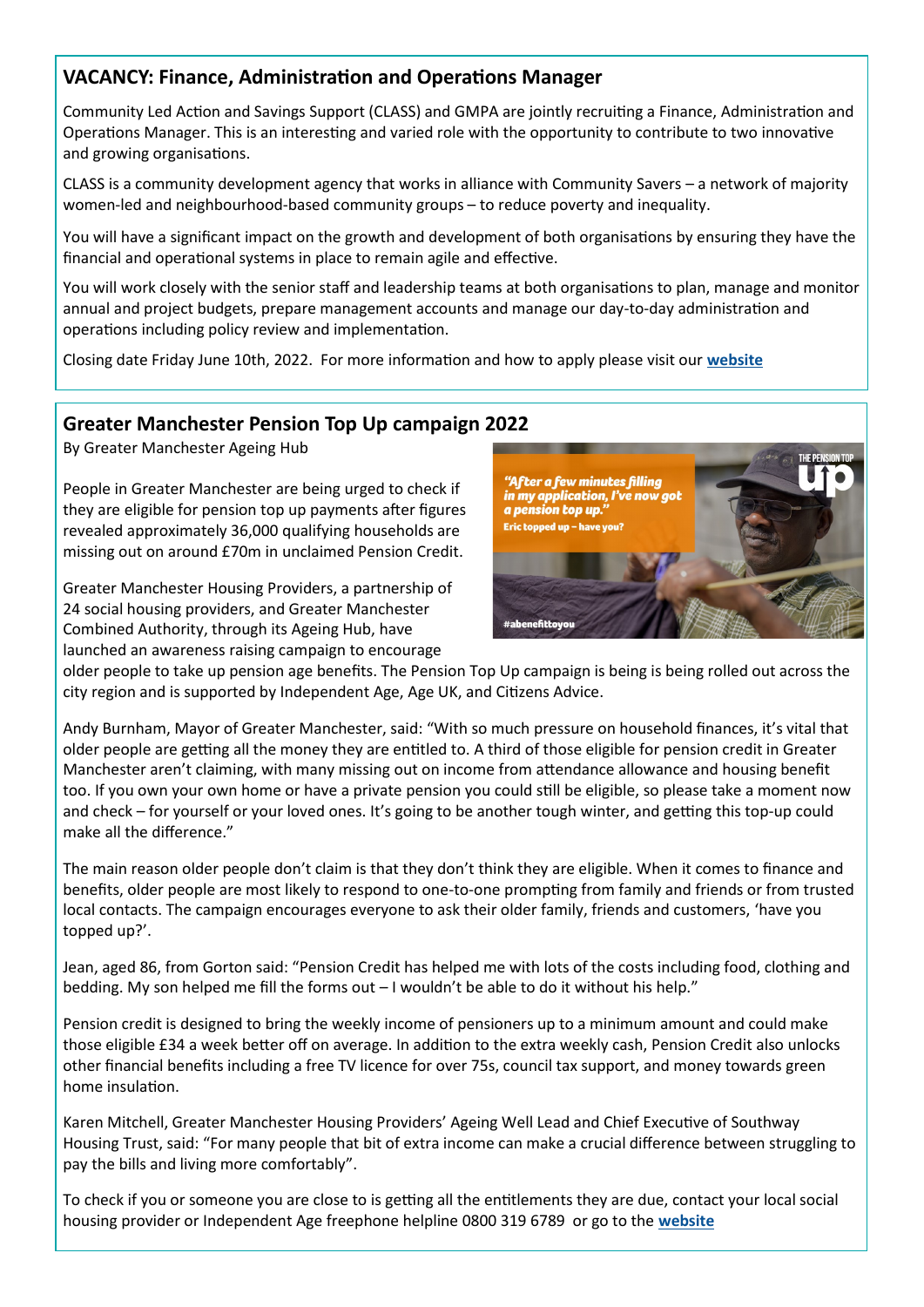## **Tameside Poverty Truth Commission Update**

Tameside Poverty Truth Commission had a full agenda when they met on May 11th, 2022, including special guest speaker Sonia Bassey MBE. Sonia inspired the community and civic commissioners with a "You need to Inspire to make change" presentation about how West Cheshire Poverty Truth Commission had worked collaboratively to implement their recommendations.



The Commission also welcomed Sharman Birtles MBE, the Vice Lord-Lieutenant of Greater Manchester, who agreed to take on the role of chair of the commission. Sharman will work with the Commissioners to embed the voices of people with lived experience in the decision-making structures and systems to tackle poverty in Tameside.

Three key issues have been identified to focus on over the next five months. Working groups will be chaired by one community commissioner (CC) and one civic commissioner:

- CC Fran Beeston and Ivan Wright, assistant director from Jigsaw Homes for Housing
- CC Helen Lomas and Dawn Action, partnership officer from Action Together for Access to Services
- CC Ed Seager and Lynzi Shepherd, Head of Mental Health and Learning Disabilities from NHS Tameside & Glossop CCG for Mental Health.

The working groups will continue to meet once a month, with all commissioners coming together once every six weeks to share progress to the full Commission.

#nothingaboutuswithoutusisforus

For more information about the Tameside Poverty Truth Commission please visit the **[website](https://www.gmpovertyaction.org/tameside-ptc/)**.

The Tameside Poverty Truth Commission is a Greater Manchester Poverty Action programme.

#### **Employment Legal Advice Service**

By Naomi Ilagoswa**,** Head of Strategic Partnerships & External Projects, The Growth Company

The Growth Company together with Citizens Advice Manchester, Citizens Advice Bury and Bolton and a network of legal partners, have set up **[Employment Legal Advice](https://employmentlegaladvice.org/)** - a new service to help individuals across Greater Manchester to access free employment-related legal support. The service is designed to help you access the right advice at the right time as quickly and easily as possible. They have supported people with a wide range of employment issues including discrimination, unpaid wages, dismissal, bullying, contractual issues, harassment, long term sickness, redundancy and pregnancy.

Of those who contact the service; 35% are disabled or have a health condition, 13% speak English as a second language and 17% work in a low paid industry

Hayley Hughes, Head of Business Development & Local Services, Citizen's Advice Manchester: "Our key reason for partnering on this project was an increase in the demand for employment advice, although this specific increase was generated by the pandemic, we have long been aware that there is a gap in access to employment (legal) advice in Manchester. Unfortunately, when people encounter an employment issue, they are often left with nowhere else to turn other than fee paying solicitors. Many of the people who access this service simply do not have the financial means to instruct a solicitor and therefore often they will not pursue their case."

Stockport Homes also commented: "The free Employment Legal Advice Service provided has been exceptional. The empathic, professional, supportive and efficient service the customers have received has not only resulted in successful outcomes but also provided reassurance, hope, clarity and direction at a time when customers are feeling most vulnerable, overwhelmed and unable to cope."



**POVERTY** 

For more information please visit the **[website](https://employmentlegaladvice.org/)**.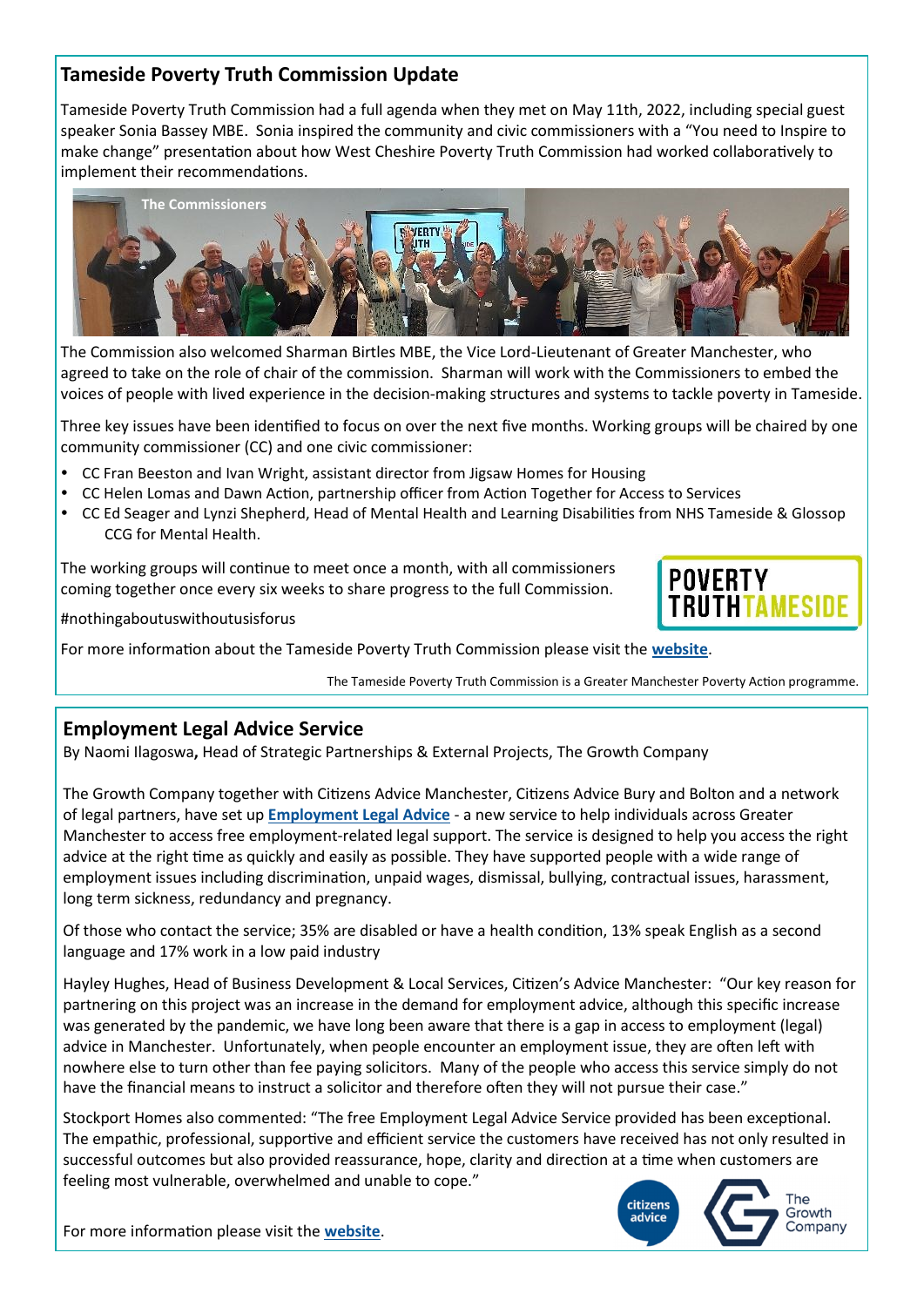## **Families face a £400 per month rise in the cost of basic necessities**

By Penny Rimmer, Policy officer, GMPA

Research conducted by **[Loughborough University for the Joseph Rowntree Foundation](https://www.lboro.ac.uk/research/crsp/news/2022/families-are-facing-increases-in-costs/)** (JRF) has revealed that families with children face price rises of £400 per month on basic necessities including rent, heating, and food. The findings have been calculated using the **[Minimum Income Standard](https://www.lboro.ac.uk/research/crsp/minimum-income-standard/)** (MIS), which is based on what members of the public think is required for a minimum acceptable standard of living in the UK.

The cost of living crisis is worsening for everyone, but those on the poorest incomes are being affected drastically, as they spend a higher share of their income on food, electricity, and other essentials. We have seen inflation rise by **[9% in the 12 months to April 2022, up from 7% in March](https://www.ons.gov.uk/economy/inflationandpriceindices/bulletins/consumerpriceinflation/april2022#:~:text=The%20Consumer%20Prices%20Index%20(CPI,of%200.6%25%20in%20April%202021.)** (on the CPI measure). However, the research has shown that families with two children are facing a cost rise of 13% compared with last year. Families spend an extra £120 per month on energy, £90 on transport including petrol, and £65 on childcare. This is plunging lowincome households into devastating circumstances. Families face constant tough spending decisions day-in and day-out about whether to pay bills, eat or use gas and electricity. The never-ending cycle of struggling to afford the basic necessities should not be the reality for so many households across the UK.

Further to the support announced by government last week (detailed on the frontpage), we need a long-term fix to the benefit system. Strengthening the social security system is central to this, as **JRF findings**  have shown that the basic rate of social security in 2022/23 will be the lowest since 1982, at a time when inflation is at a 40-year high. Therefore, to protect the poorest families, the government needs to fundamentally review the value of benefits and end policies such as the 'bedroom tax' and two child limit on children's benefits.

If the government continues to fail to provide an adequate state safety net, more families will be pushed into poverty, which will have a lasting impact on the economic, physical, and mental well-being of future generations.

# **Greater Manchester Real Living Wage Campaign Update**

**Increase in Real Living Wage Employers across Greater Manchester** 

The 'Action Plan' launched last November by the Real Living Wage Campaign continues to be successful with the number of Real Living Wage Employers in the city region now at 483. This is an increase of over 100 accredited employers since the Action Plan started.

This month Citizens UK and the Living Wage Foundation launched a new steering group to focus on **[making](https://www.citizensuk.org/campaigns/the-campaign-for-a-real-living-wage/making-london-a-living-wage-city/news/new-steering-group-launched-to-focus-on-making-london-a-living-wage-city/) [London a Real Living Wage City](https://www.citizensuk.org/campaigns/the-campaign-for-a-real-living-wage/making-london-a-living-wage-city/news/new-steering-group-launched-to-focus-on-making-london-a-living-wage-city/)**. There's an old saying that *"what Manchester does today, London does tomorrow!".* Seriously though, we wish them well and send our support.

UK wide the campaign has reached new heights as this month as the 10,000th employer was given Real Living Wage Accredited employer status. New research shows the Real Living Wage campaign has put over £1.8 billion of extra wages in the pockets of low paid workers since the campaign started 20 years ago. 1 in 13 UK workers now work for a Real Living Wage employer.

However, millions of workers still suffer from low pay. Our recently launched **[2022 Poverty Monitor](https://www.gmpovertyaction.org/poverty-monitor-2022/)** found that 195,000 workers in Greater Manchester earn less than the Real Living Wage of £9.90 an hour.



If you want to join in the campaign against low pay and for a Real Living Wage get in touch for more details.

Best Wishes and Stay Safe. Greater Manchester Living Wage Campaign Co-ordinator **[John Hacking](mailto:john@gmpovertyaction.org)**

Twitter: **[@GMlivingwage](https://twitter.com/GMLivingWage)** Facebook: **[facebook.com/gmlivingwage](http://facebook.com/gmlivingwage)**

The Greater Manchester Living Wage Campaign is run by Greater Manchester Poverty Action.



Penny Rimmer